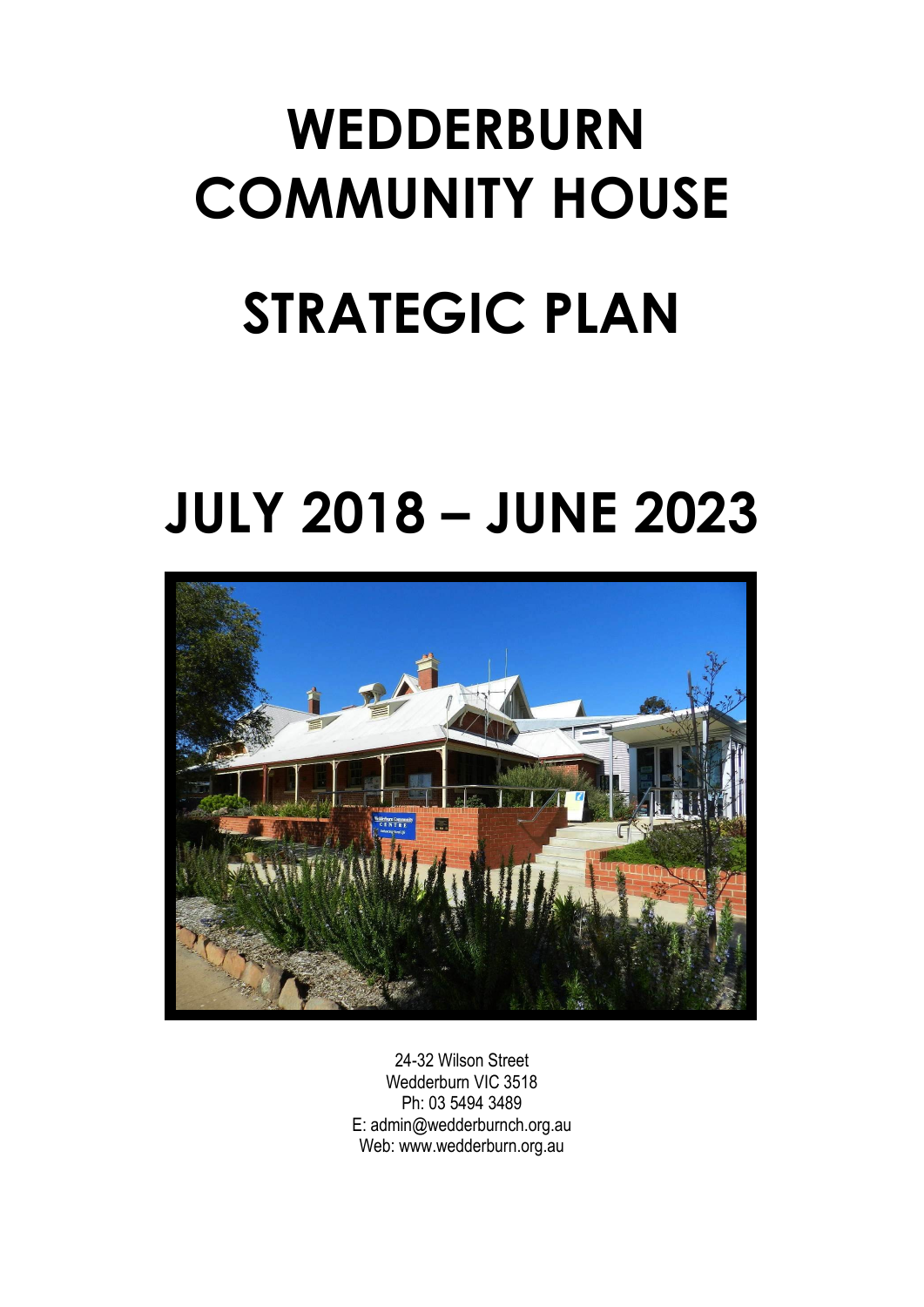#### **FOREWORD**

The Wedderburn Community House (WCH) five year Strategic Plan (July 2018 – June 2023) is a blueprint from which the House can maintain and enhance its services to the community.

This Strategic Plan recognises the important role the Community House plays in providing vital services to the community.

The plan identifies a broad vision that encourages connectivity with other community organisations to ensure the community's vitality and wellbeing is not only preserved, but also augmented.

In developing the plan, an analysis and review was undertaken of the House's operations. Its strengths and weaknesses were examined and strategies developed to build on the strengths and mitigate weaknesses.

We conducted a public forum that provided considerable insight into community expectations. The outcomes from the forum were reviewed by the Board of Management and considered as to whether they would deliver the House's objectives.

I would like to take this opportunity to thank all those who provided input into the development of this plan. My gratitude also goes to the Board of Management for the many hours its members set aside to progress, review and finalise the plan.

Jon Chandler Chairperson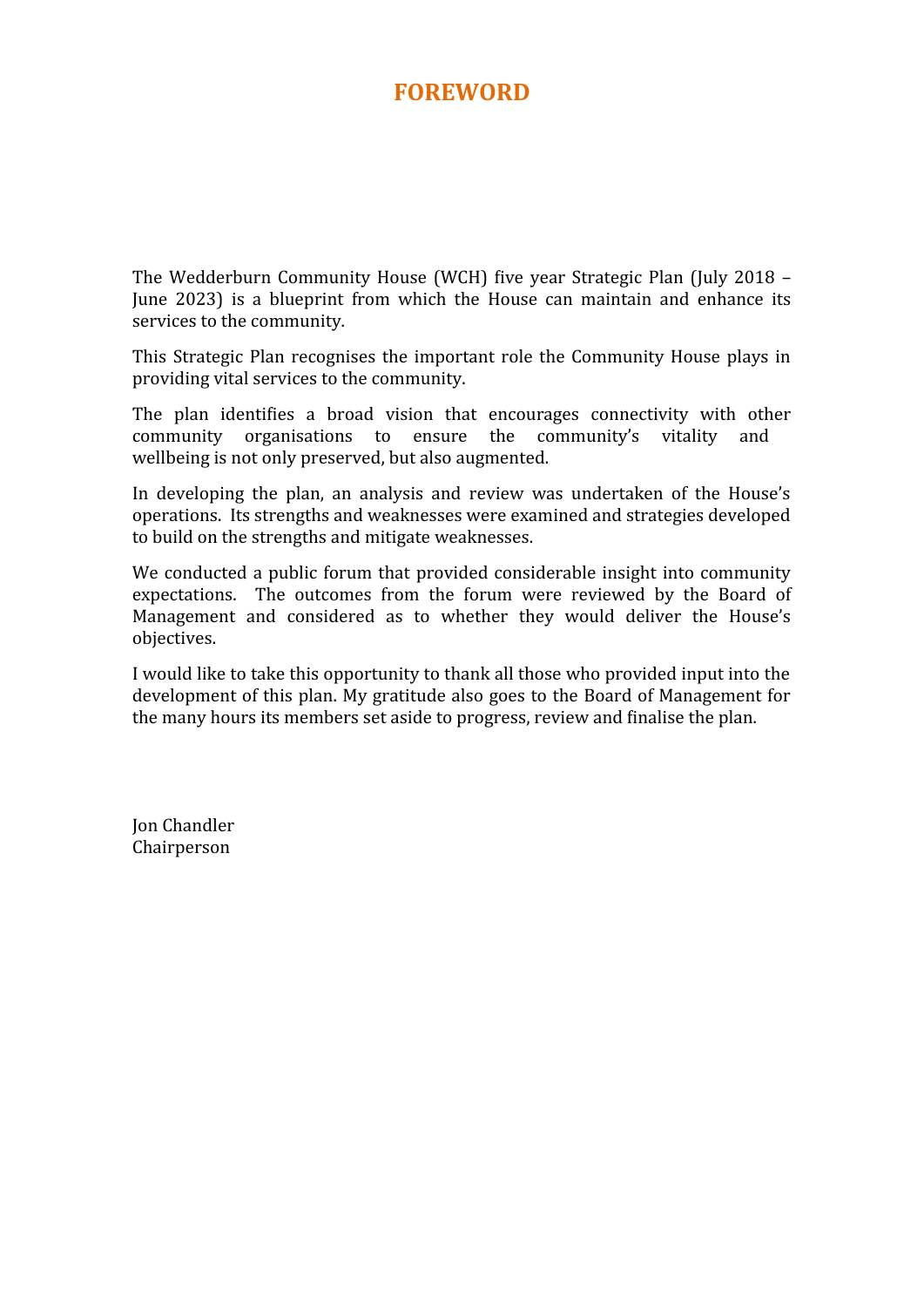#### **CONTENTS**

| STRENGTHS, WEAKNESSES OPPORTUNITIES AND THREATS (SWOT)4 |  |
|---------------------------------------------------------|--|
|                                                         |  |
|                                                         |  |
|                                                         |  |
|                                                         |  |
|                                                         |  |
|                                                         |  |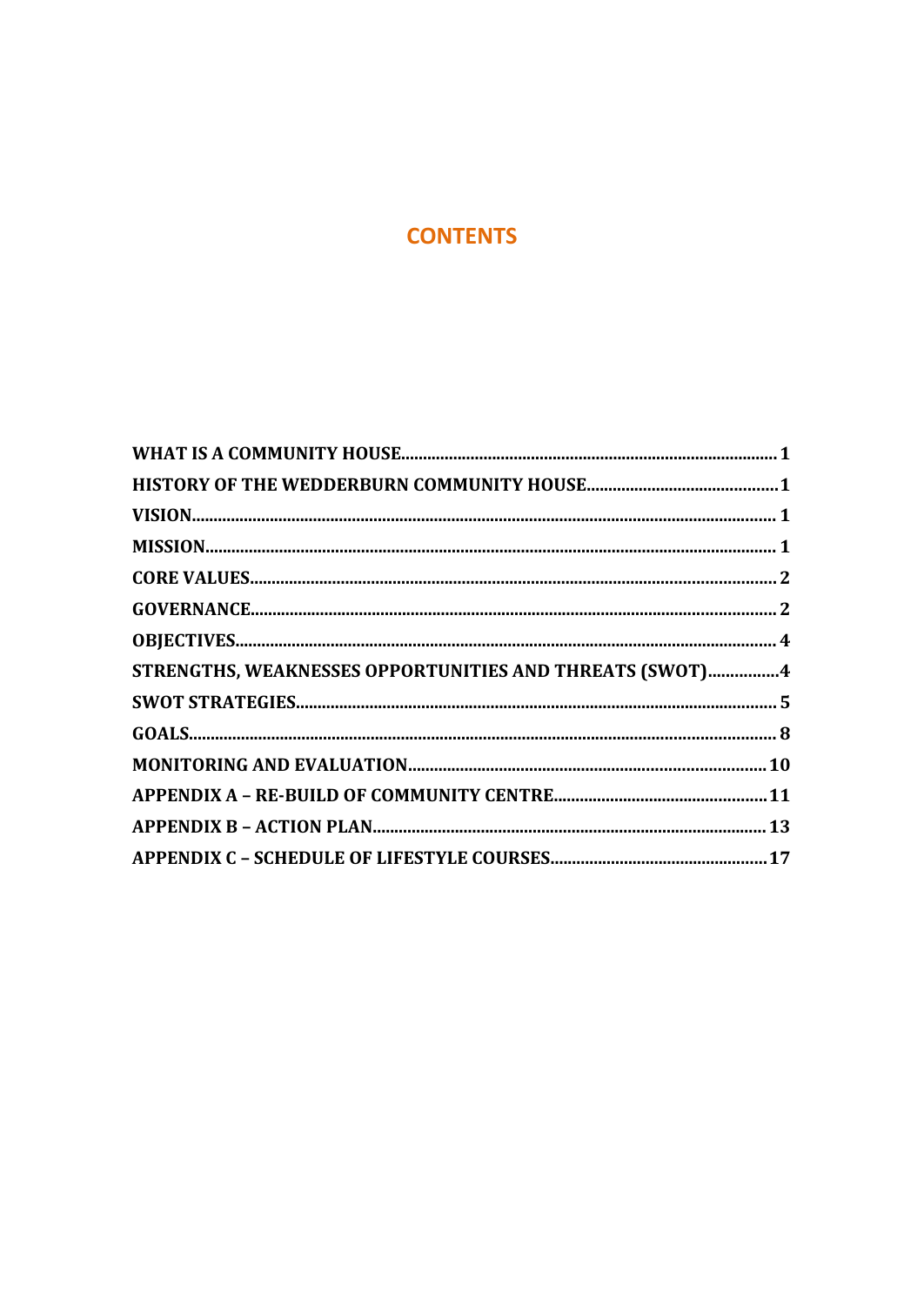#### **WHAT IS A COMMUNITY HOUSE**

A Community House is a non-profit organisation providing educational and recreational services to local communities. Many Houses are also authorised agencies for Vicroads, Centrelink and the like.

A strong volunteer base staffs Community Houses with some full time or part-time employees.

Community Houses are also known as:

- Neighbourhood Houses
- Living and Learning Centres
- Resource Centres

Community Houses evolved from Neighbourhood Houses that began to grow in Victoria in 1973. Houses represent the community in which they are located and provide many and varied services they offer to that community.

#### **HISTORY OF THE WEDDERBURN COMMUNITY HOUSE**

The Wedderburn Community House was first established in 1991 (formerly known as the Loddon Neighbourhood House and the Wedderburn Neighbourhood House).

In 1999 the Victorian Education Department closed the Wedderburn State School in Wilson Street, Wedderburn. In 2001 the Loddon Shire purchased the old primary school to establish the now Wedderburn Community Centre.

The Wedderburn Community House, Inglewood and District Health Service and Wedderburn Tourism moved into the building in 2004 and commenced the operations we know today.

In 2004 the Community House became a Registered Training Organisation, a Vicroads agency and a Centrelink agency.

In 2014 stage 1 of a planned redevelopment of the Centre was completed and IDHS and Loddon Visitor Information Services moved into the new extension.

In 2017 Goldfields library set up an agency and we took over the Community Op Shop.

#### **VISION**

The vision of the Wedderburn Community House is for a thriving and connected community, which encourages vitality and wellbeing.

#### **MISSION**

The Wedderburn Community House's mission is to contribute to the vision by providing:

high quality non-discriminatory services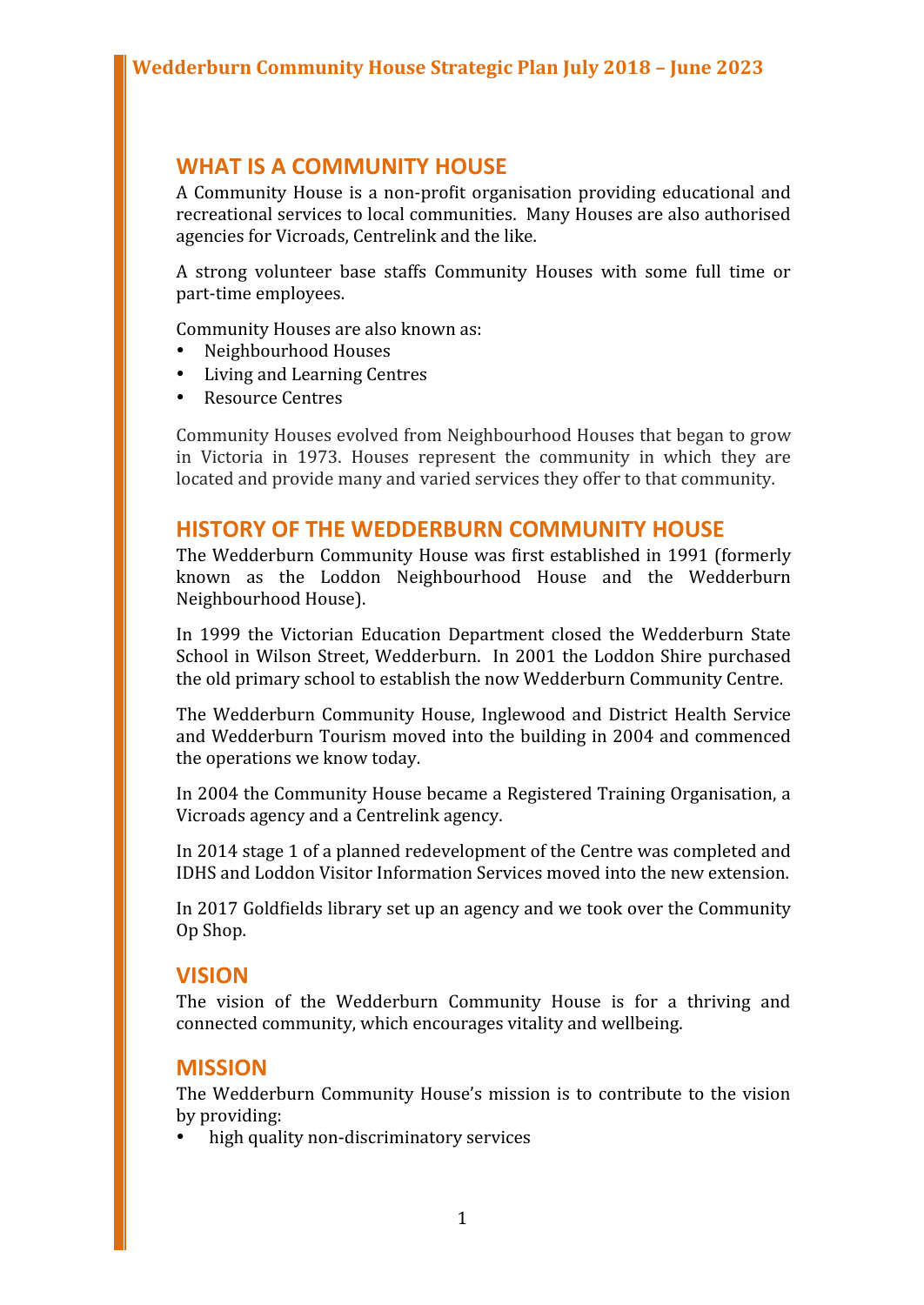- assistance to community members to develop knowledge and skills thus allowing the achievement of individual potential
- a safe and friendly environment for learning, social, community and recreational activities
- enhancement of community connectivity through various social and educational activities

#### **CORE VALUES**

The Wedderburn Community House shares similar values with many other community houses and holds each one in high regard.

- 1. **Individual potential:** each person is an individual and will be treated separately. They each have something different to offer the community and we will strive to assist them to reach their potential.
- 2. **Non-discriminatory:** We respect and support the differences among the various cultures in our community and the value that this adds to our society.
- 3. **Flexibility (of approach):** Being responsible to follow the necessary processes but having the flexibility to cope with unexpected circumstances that may arise.
- 4. **Community:** We are a community owned and operated organisation. We will at all times strive to deliver outcomes that will enrich the community.
- 5. **Respect:** All staff and members will be encouraged to show respect for all individuals.
- 6. **Non-violence:** We do not tolerate the use of violence or bullying of any kind.
- 7. **Accountability:** Being prepared to accept the consequences of your actions and to hold others to the same standard.
- 8. **Responsibility:** To follow through with commitments and understand how our actions and decisions affect others.
- 9. **Integrity:** Adhere to morals and ethical principles. Display soundness in decision-making and actions and honesty in all dealings with others.
- 10. **Tolerance**: Be tolerant of others.

#### **GOVERNANCE**

The Wedderburn Community House is governed by a Board of Management whose role is, among other things, to set organisational policies, monitor compliance with those policies, monitor reporting against agreed performance standards and ensure the smooth running of the organisation.

The Board comprises nine members who are elected annually and participate on a volunteer basis.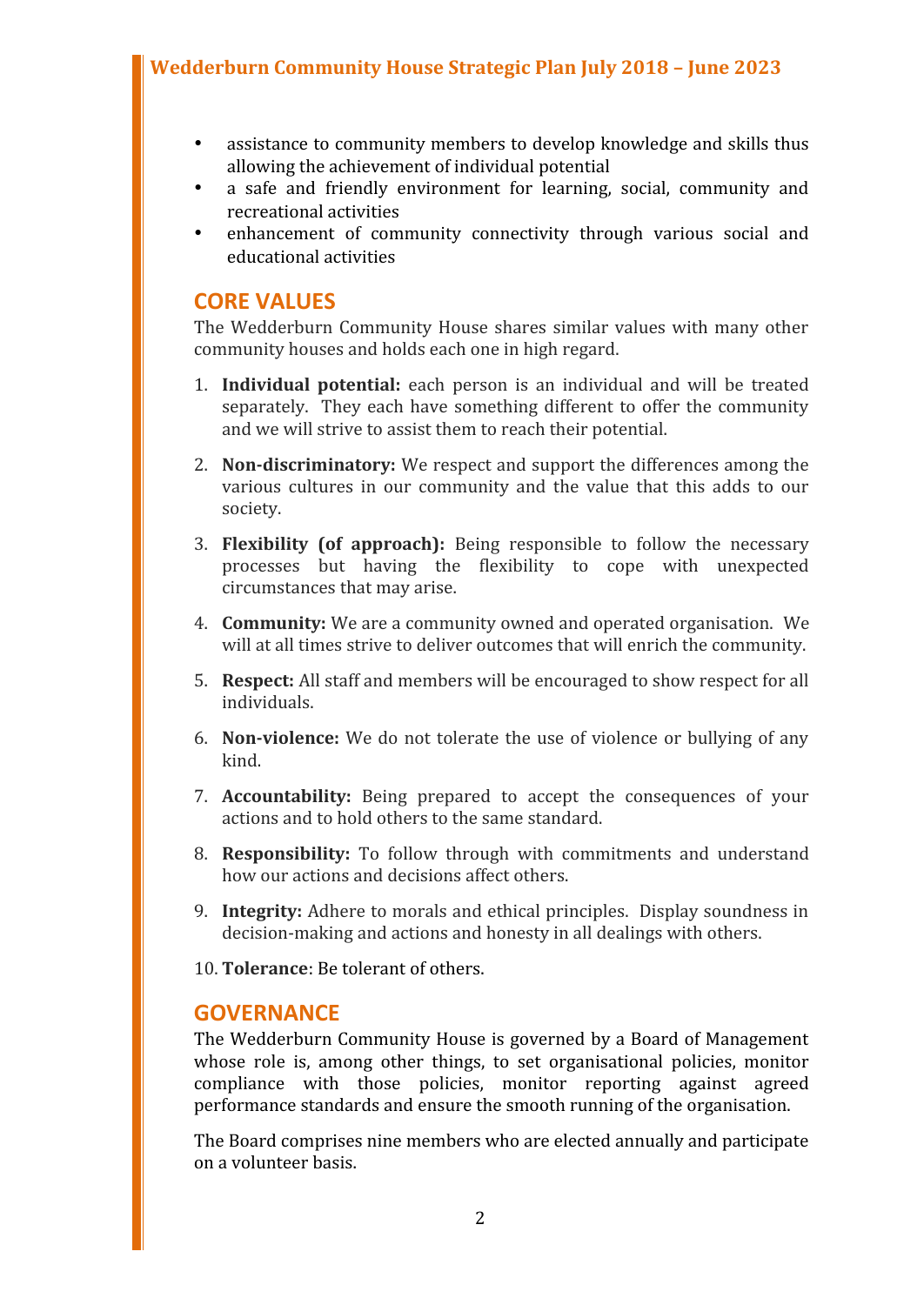The Coordinator is responsible for the daily operation of the House and reports to the Board.

The following diagram sets out the organisational structure of the Wedderburn Community House.

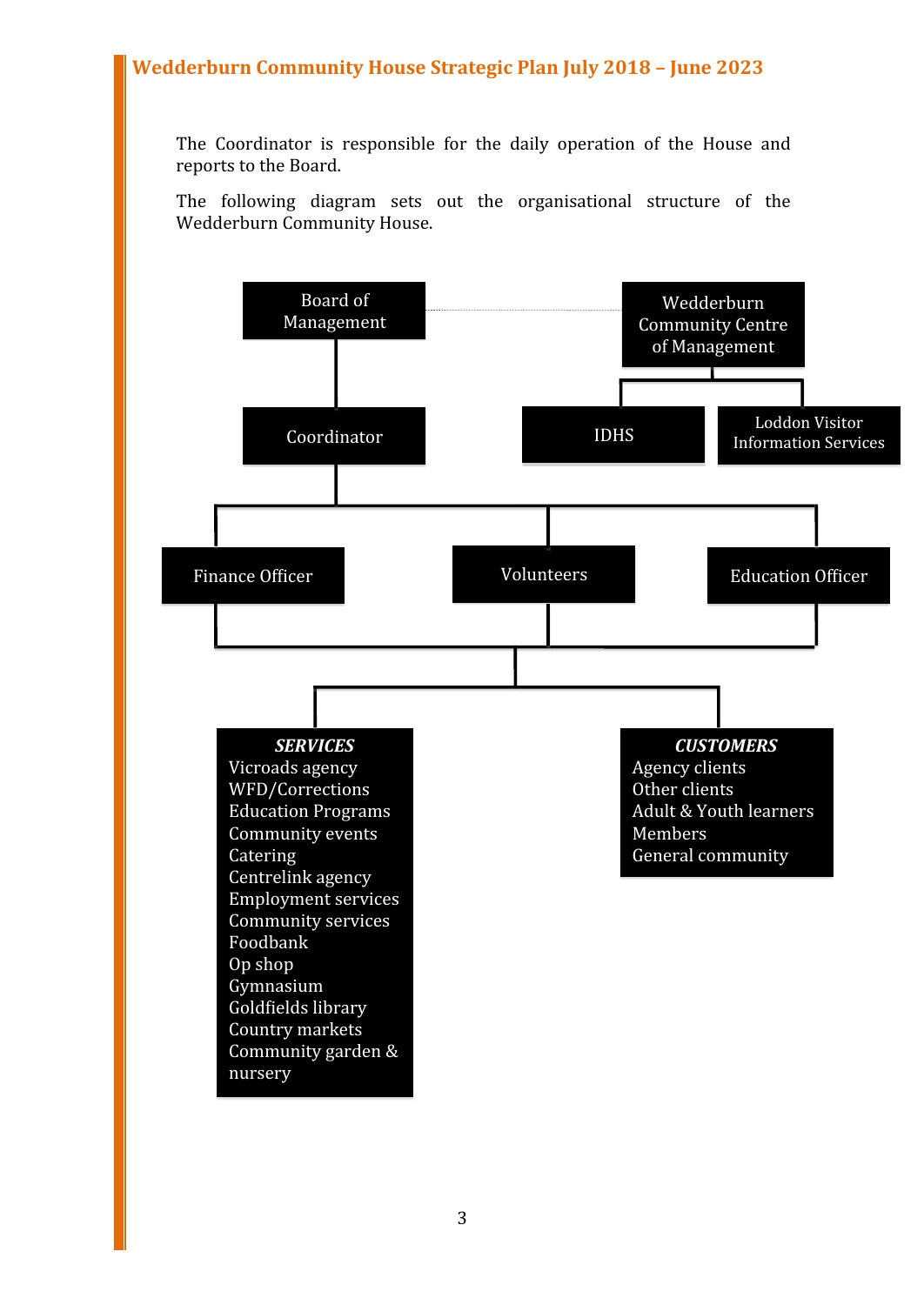#### **OBJECTIVES**

The Wedderburn Community House commits to the following long-term objectives to achieve its Mission.

- 1. Increase general membership of the Wedderburn Community House.
- 2. Provide education/training relevant to community needs. For Accredited/Pre-Accredited (vocational) training courses.
- 3. Increase student participation in Accredited/Pre-Accredited (vocational) training courses.
- 4. Raise the profile of the Wedderburn Community House both with the private and commercial sector.
- 5. Provide lifestyle activities and courses.
- 6. Develop new, and nurture existing, partnerships with organisations and businesses to assist in the operation of the Wedderburn Community House.
- 7. Secure sustainable funding to ensure the Wedderburn Community House remains financially viable.
- 8. Advocate for stages 2, 3 and 4 of the Master Plan for the Wedderburn Community Centre (see Appendix A).
- 9. Develop Social/Community Enterprises that provide important services to the community and business opportunities for local people.

#### **STRENGTHS, WEAKNESSES OPPORTUNITIES AND THREATS (SWOT)**

The Board of Management reviewed and analysed the operation of the House and determined the following SWOT items apply to the House.

#### Strengths

- Relationships, networks and partnerships
- Government support
- Staff and volunteer network
- Facilities
- Board of Management skills and life experience diversity
- E-learning

#### Weaknesses

- Limited recurring funding and reliance on external funding
- Partial community awareness and support for the Wedderburn Community House
- Shortage of course participants
- Under-utilisation of physical resources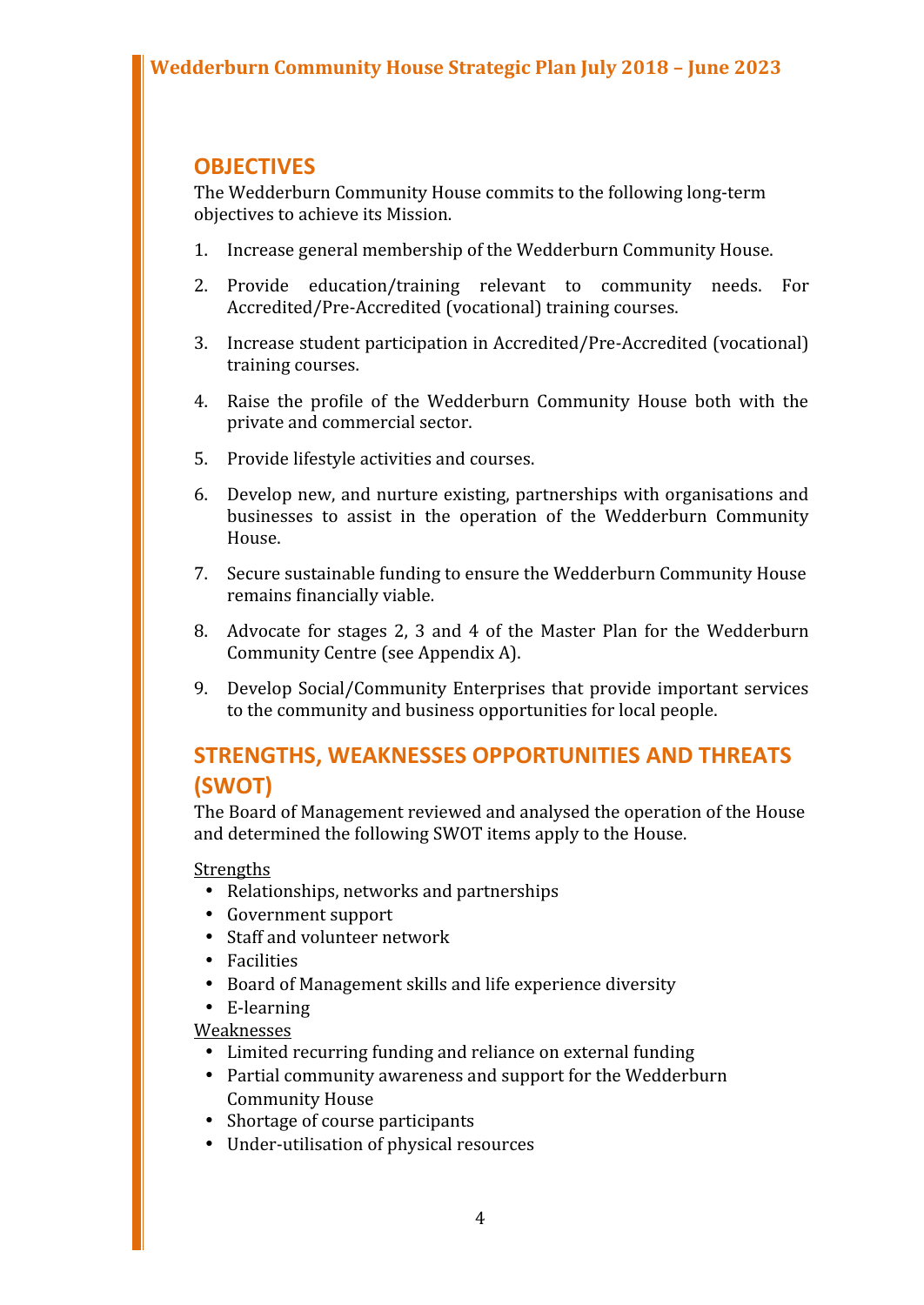Succession planning (limited opportunities)

#### Opportunities

- There is potential to expand the scope of Community Education and diversification of formal training in partnership with Bendigo Tafe, Charlton Trade Centre and other Neighbourhood/Community Houses in the region.
- Partnerships (including youth service groups), volunteer and social networks could be accessed more
- Facilities have the potential to be utilised more than current usage
- Income stream from donations to the Wedderburn Community House
- Resources are available for the House to increase local produce for trading
- A recognised need for mentoring to assist community members and support business ideals that match our objectives and mission statement.

**Threats** 

- Unreliable nature of funding sources
- Maintaining training compliance requirements to expand the scope of delivery
- Compliance with legislative requirements
- Limited access to, and continuity of, qualified training and professional staff
- Changes in demographics including the growth of the aged population and unemployed/underemployed youth
- Diminishing income streams

#### **SWOT STRATEGIES**

The following strategies would build on the strengths, resolve the weaknesses and exploit the opportunities. These strategies will be interwoven with the everyday operations of the House.

**Strengths** 

- Relationships, networks and partnerships:
	- Maintain and improve personal contact, information sharing and better communications
	- Encourage better use of social media, facebook page and website.
	- Continue to solicit new relationships, networks and partnerships (for example Preschool)
- Government support:
	- Continue to communicate directly with agencies
	- Establish regular contact (direct or indirect) with members from the two relevant tiers of government (state and local)
	- Presentation to Loddon Shire Council Forum
	- Annual Report
- Staff and volunteer network: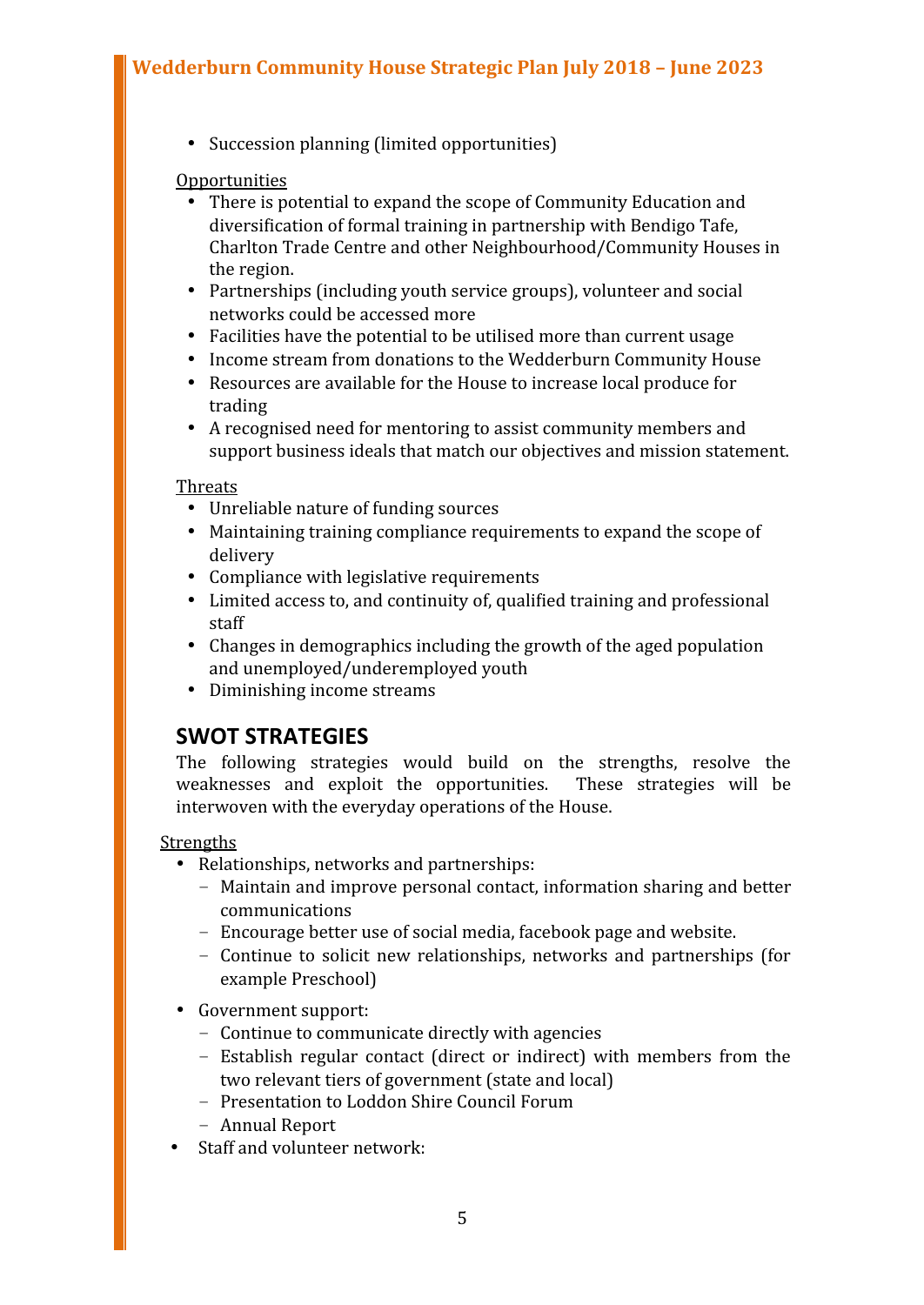- Actively recruit volunteer membership
- Ensure appropriate training is available to volunteers
- Create a cheerful work environment
- Provide an understanding of environmental issues
- Facilities
	- Advocate for stages 2, 3 and 4 of the Master Plan for the Wedderburn Community Centre (see Appendix A)
	- Access availability, subject to financial restraints
- Board of Management skills and life experience diversity
	- Targeting future potential members
	- Training, if and where needed
	- Information sharing
- E-learning
	- Continuing partnerships with Learn Local
	- Strengthen partnerships with other Community Houses
	- Promote use of the E-learning facility

#### Weaknesses

- Limited recurrent funding and reliance on external funding
- Diminishing income streams
	- Secure current community grants
	- Research other community grant opportunities
	- Develop internal funding streams
- Lack of community awareness and support for the Wedderburn Community House
	- Under utilisation of physical resources
		- Promotional materials in community papers
		- Board of Management advocacy promoting the Wedderburn Community House
		- Website information and "web alerts"
		- Facebook and Instagram promotions
		- Wedderburn Community House present at high profile events
	- Shortage of course participants
		- Diversity in courses
		- Strengthen partnerships with other training organisations
		- Ensure RTO's we partner with are of highest quality
		- Ensure courses are relevant to community needs
		- Review community needs annually
		- Increase course advertising, including local businesses and schools
	- Succession planning (limited opportunities)
		- Identify those with the potential to assume greater responsibility in the organization
		- Provide critical development experiences to those that can move into key roles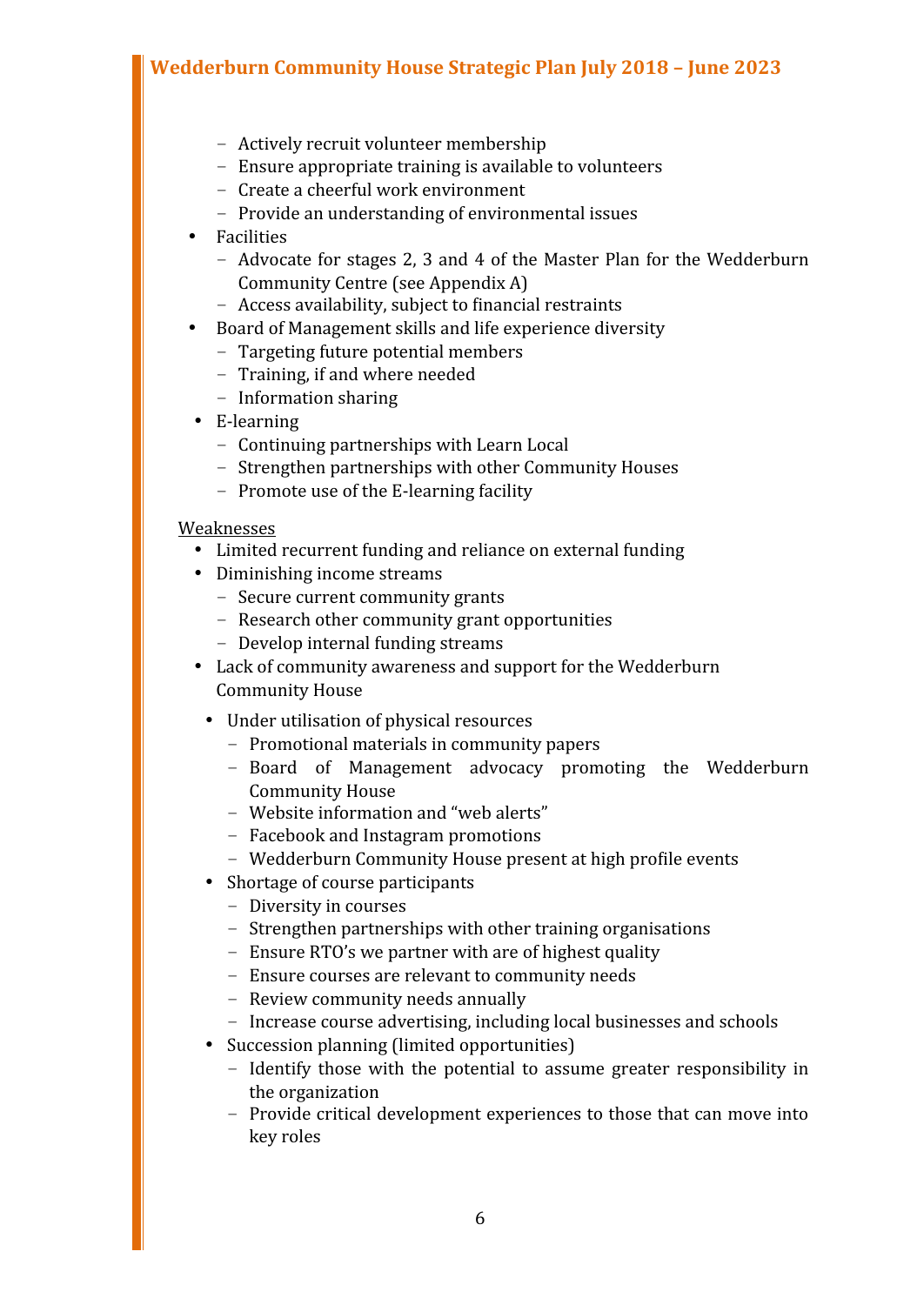– Engage the Board in supporting the development of high-potential leaders

#### Opportunities

- There is potential to expand the scope of Adult Community Education and diversification of formal training
	- Review community needs
	- Apply to change scope to meet community needs
- Partnerships (including youth service groups), volunteer and social networks could be accessed more

– Personal contact, information sharing and better communications

- Encourage better website usage
- Actively solicit new relationships, networks and partnerships
- Involve more groups (bringing greater outcomes, new perspectives and fresh attitudes)
- Create new avenues for public involvement (increasing the amount of good work being done, but also increasing the number of people aware of your partnership)
- Holding more partnership events (if doing so would increase community benefit)
- Facilities have the potential to be utilised more than current usage
	- Increase advertising of activities
	- Encourage website use
	- Board of Management advocacy with other organisations (Lions, Men's Shed etc.)
- Income stream from donations to the Wedderburn Community House
	- Investigate the opportunity to develop sponsorships and identify possible sponsors from the business sector:
		- o Type of sponsorships
		- o Wedderburn Community House response to sponsorship
		- o Resources are available for the House to make its own local produce for trading

Threats

- Unreliable nature of funding sources
	- Create higher cash reserves to fill in gaps
	- Greater management and board attention to cash management, financial systems, predicting shortfalls and allowing quick decisions
	- Use of volunteers, consultants and temporary employees to increase flexibility of the workforce
	- Develop close relationships with organisations in the same subject area to track industry changes
	- Continuously review systems and procedures to identify improvements in productivity to reduce resource needs
- Maintaining compliance requirements for ACFE to;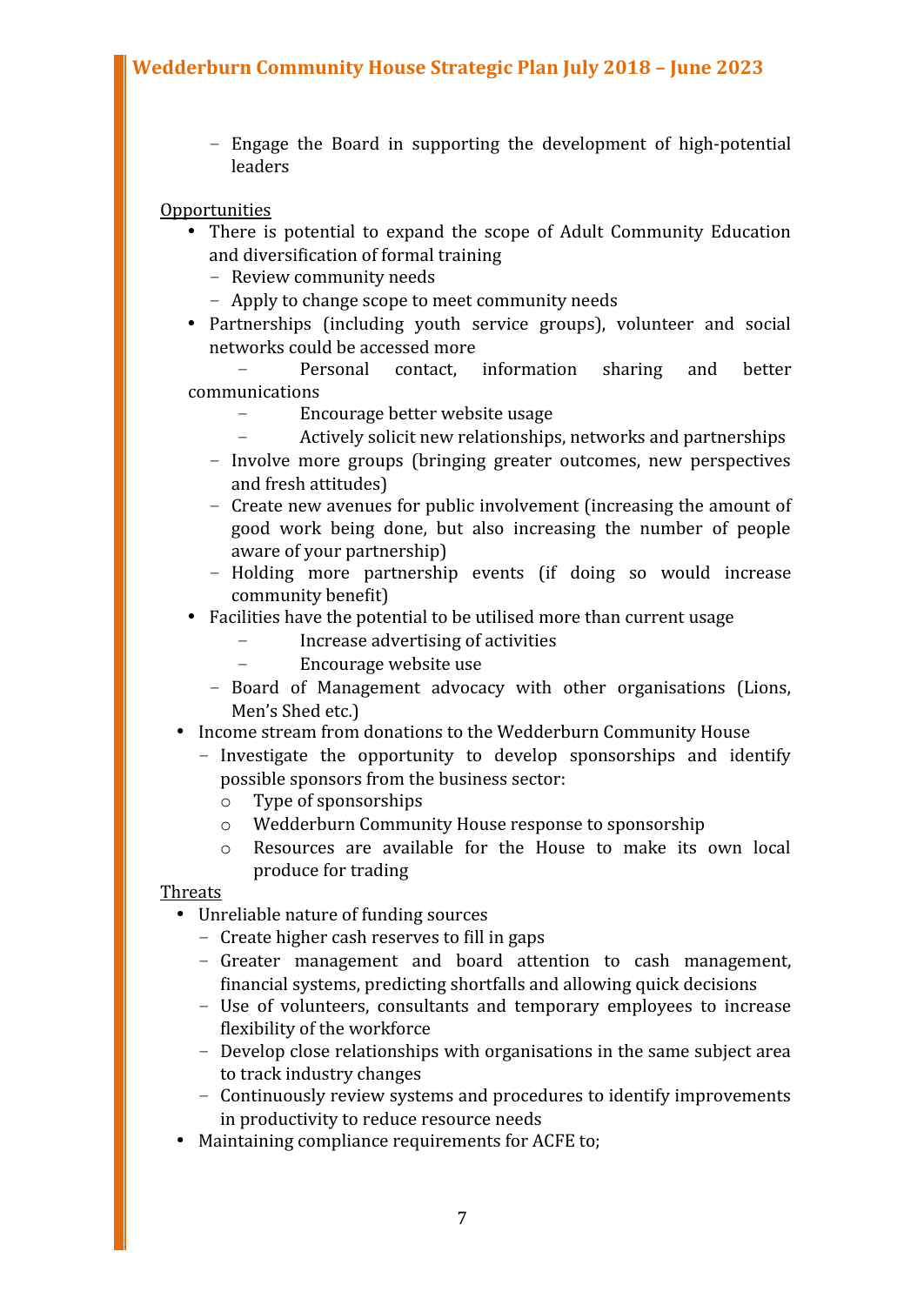- Continue to provide pre-accredited options to learners
- Ensure effectiveness of management systems, delivery strategies and other materials
- Ensure adequacy of records retained
- Ensure suitability of facilities and equipment
	- Ensure credentials of nominated delivery personnel.
	- Compliance with statutory requirements
		- Ensure integrity of data
		- Instigate a change control process
		- Monitor new and potential legislation and regulatory pronouncements
		- Define necessary changes to meet new compliance requirements
		- Limited access to, and continuity of, qualified training and professional staff
			- Recruit suitable qualified staff or volunteers
			- Ensure suitability of facilities and equipment
			- Increase course participants
			- Exploit partnerships with other training organisations to access trainers
		- Diminishing income streams
			- Secure current community grants
			- Research other community grant opportunities
			- Develop internal funding streams
		- The activities of the Wedderburn Community House in relation to community needs become obsolete.
		- Continually review the objectives to ensure they deliver activities that are contemporaneous with community needs

#### **GOALS**

Goals are a realistic, measurable, time-dated target of accomplishment in the future and are steps to the objective, mission and vision. The following goals are to be achieved over the three-year life of the strategic plan.

| <b>Objective</b>                                                                                                                           | Goal                                                                                                                                                                                       |
|--------------------------------------------------------------------------------------------------------------------------------------------|--------------------------------------------------------------------------------------------------------------------------------------------------------------------------------------------|
| 1. Increase general<br>membership to the<br>Wedderburn<br><b>Community House</b>                                                           | 1. Increased membership annually by<br>members                                                                                                                                             |
| 2. Provide<br>education/training<br>relevant to community<br>needs. For<br>Accredited/Pre-<br>Accredited (vocational)<br>training courses. | 2. Community needs for training are.<br>identified<br>3. Scope of delivery is expanded to meet<br>community needs for training<br>4. Trainer qualifications meet community<br>expectations |
| Increase student<br>3.                                                                                                                     | 5. Increased student participation<br>b٧                                                                                                                                                   |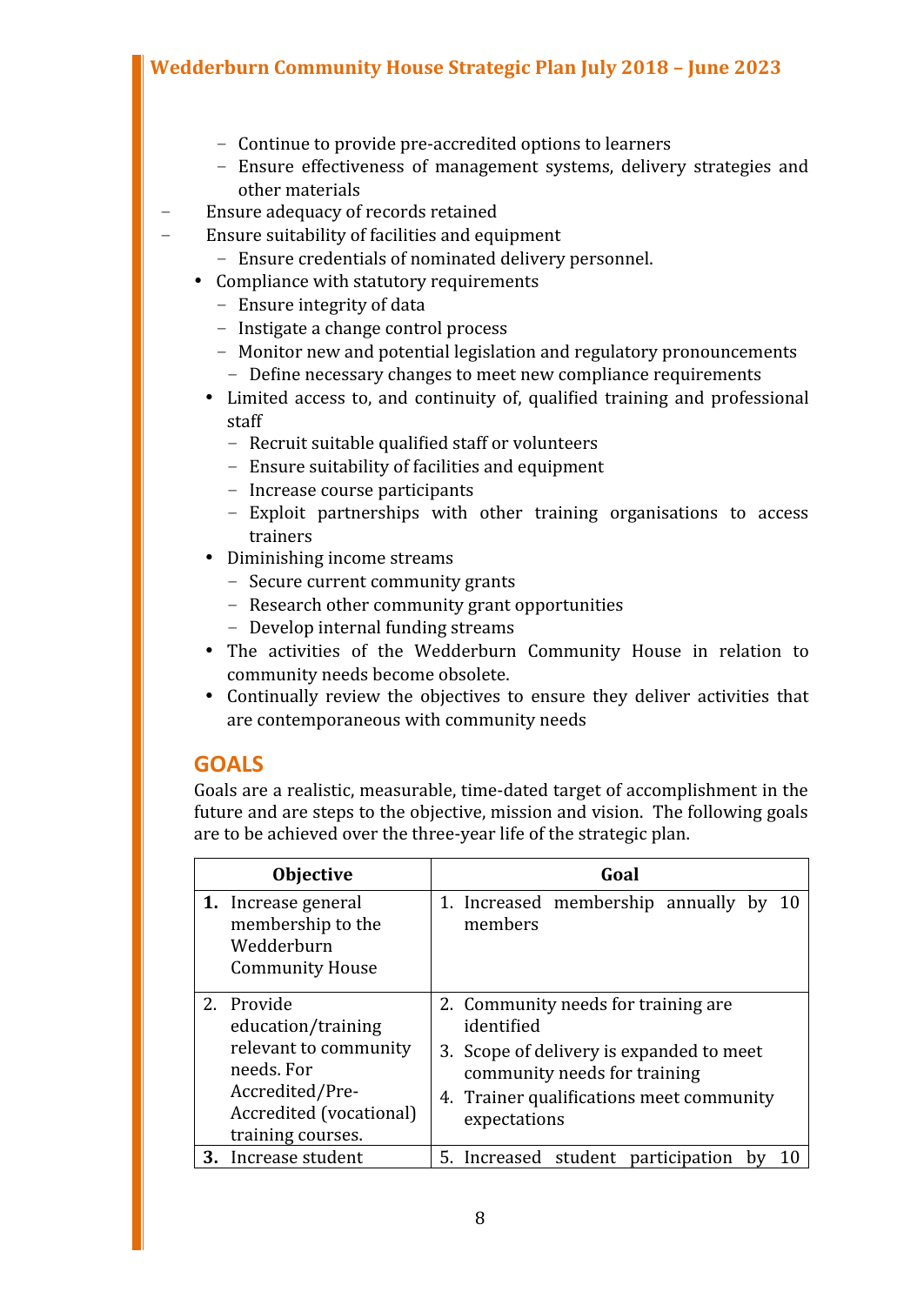|    | <b>Objective</b>                                                                                                                                                            | Goal                                                                                                                                                                                                                                                                                                                                    |
|----|-----------------------------------------------------------------------------------------------------------------------------------------------------------------------------|-----------------------------------------------------------------------------------------------------------------------------------------------------------------------------------------------------------------------------------------------------------------------------------------------------------------------------------------|
|    | participation in<br>Accredited/Pre-<br>Accredited (vocational)<br>training courses                                                                                          | students annually                                                                                                                                                                                                                                                                                                                       |
|    | 4. Raise the profile of the<br>Wedderburn<br>Community House both<br>with the private and<br>commercial sector                                                              | 6. Presentation to Loddon Shire Council as<br>required<br>7. Ensure the Wedderburn Community<br>House remains relevant to community<br>needs<br>8. Increase awareness of what Wedderburn<br>Community House provides across digital<br>platforms.<br>9. Annually conduct events which involves<br>community, organisations and business |
| 5. | Provide new lifestyle<br>activities and courses                                                                                                                             | 10. Review lifestyle activities and course<br>annually making sure meets the<br>communities needs                                                                                                                                                                                                                                       |
|    | 6. Develop new and<br>nurture existing<br>partnerships with<br>organisations and<br>businesses to assist in<br>the operation of the<br>Wedderburn<br><b>Community House</b> | 11. Meetings with existing partners,<br>quarterly<br>12. Review annually what services, activities<br>and courses WCH is providing, sourcing<br>opportunity to establish new<br>partnerships                                                                                                                                            |
| 7. | Secure sustainable<br>funding to ensure the<br>Wedderburn<br><b>Community House</b><br>remains financially<br>viable into the future                                        | 13. Internal income stream increased<br>annually<br>14. Alternate government funding streams<br>identified and utilised                                                                                                                                                                                                                 |
| 8. | Delivery of<br>Wedderburn<br><b>Community House</b><br><b>Community Enterprise</b><br>or Pop Up Shops                                                                       | 15. Wedderburn Community House to be<br>the leader of community enterprise and<br>Pop Up Shops                                                                                                                                                                                                                                          |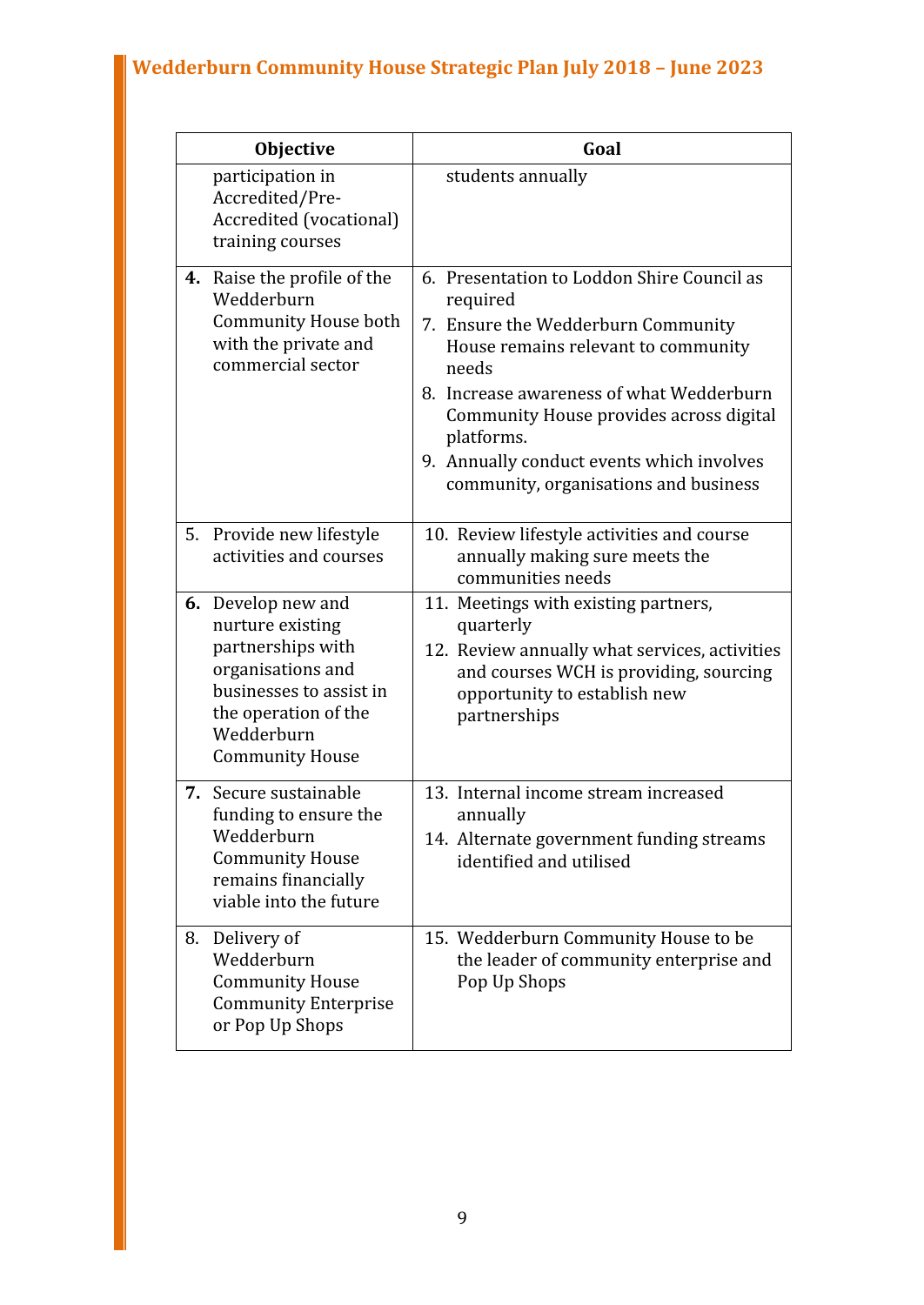| <b>Objective</b>                                                                                                    | Goal                                                                                                                                                                                                                           |
|---------------------------------------------------------------------------------------------------------------------|--------------------------------------------------------------------------------------------------------------------------------------------------------------------------------------------------------------------------------|
| Advocate to other<br>9.<br>service providers on<br>behalf of the<br>community                                       | 16. Submit requests to other services<br>provides of needs requested by the<br>community but out of Wedderburn<br><b>Community Houses control example</b><br>Inglewood and District Health Service<br>and Loddon Shire Council |
| <b>10.</b> Advocate for stages 2, 3<br>and 4 of the Master<br>Plan for the<br>Wedderburn<br><b>Community Centre</b> | meetings of the Wedderburn<br>17. All<br>Community Centre relating to<br>the<br>completion of the new building attended                                                                                                        |

#### **MONITORING AND EVALUATION**

A strategic plan is an active document; it is a guide to the future direction of the organisation. However, changes or pressures from externalities may cause deviations from the Action Plan. Those deviations must be justified, and if so, they become part of the plan and must be monitored in the same way as if they were an original part of the Action Plan.

The Action Plan (see Appendix B) sets out the actions, timelines and nominates who is responsible for each section of the plans delivery.

The Coordinator will report to the Board of Management, at least monthly, on progress toward achieving all goals.

The Board of Management will regularly evaluate and monitor the plan and provide the necessary support to ensure its delivery.

When the strategic plan is reviewed, the Board will also assess whether the goals and objectives remain relevant and achievable as the best way to deliver the Community House Mission.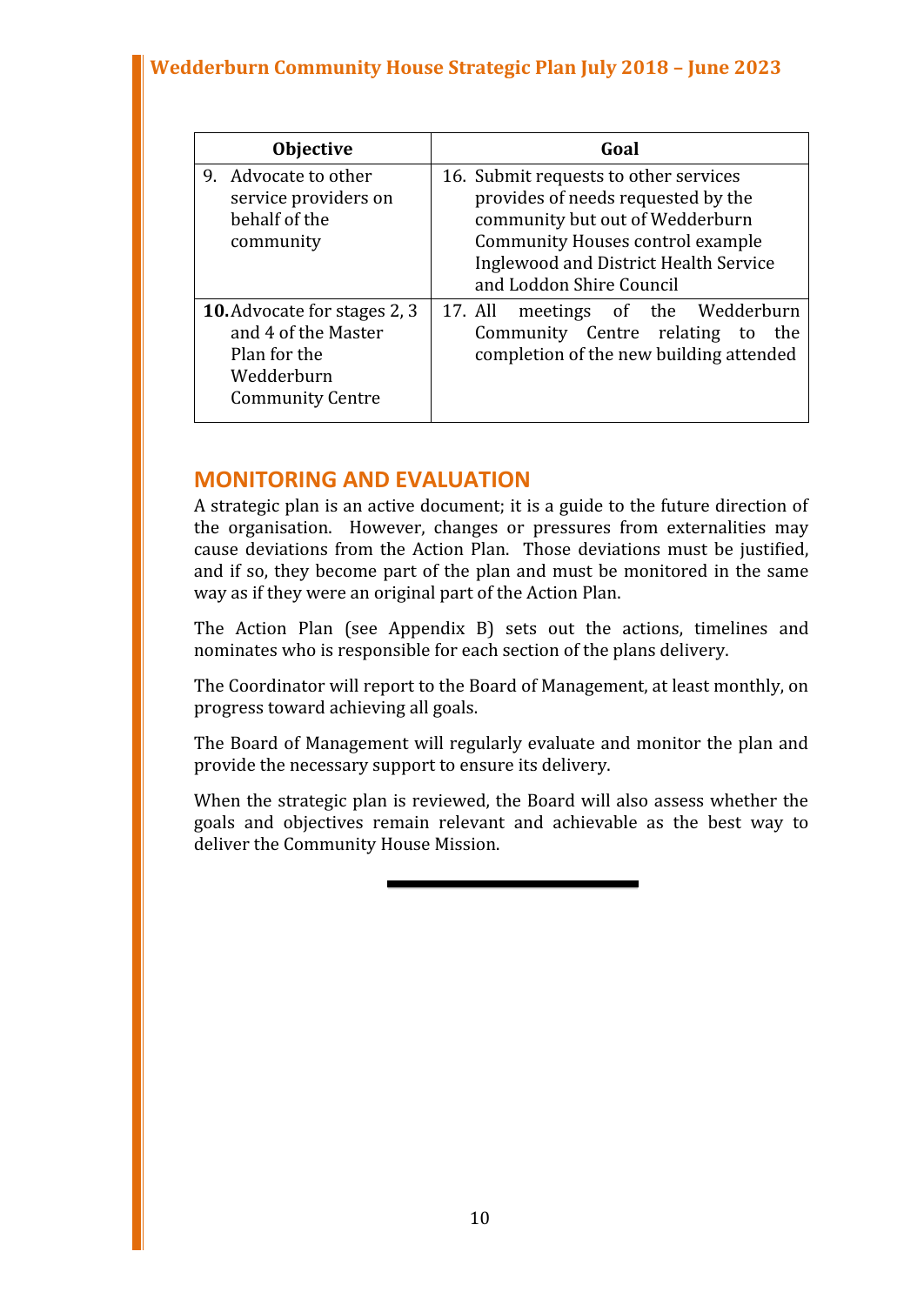#### **APPENDIX A – RE-BUILD OF COMMUNITY CENTRE**

Stage 2

- Construction of gymnasium and associated multi-purpose space (if not completed in stage 1)
- Redevelopment of existing gymnasium building for use as Op Shop
- External landscape works relating to the new driveway, car-parking and existing tourist display area

#### Stage 3

- Construction of technology centre
- Construction of car parking to the north of the new technology and IDHS facilities
- Construction of car parking to the west and north of the technology centre (outside site boundaries)

#### Stage 4

- construction of art building
- landscaping to the east of the new building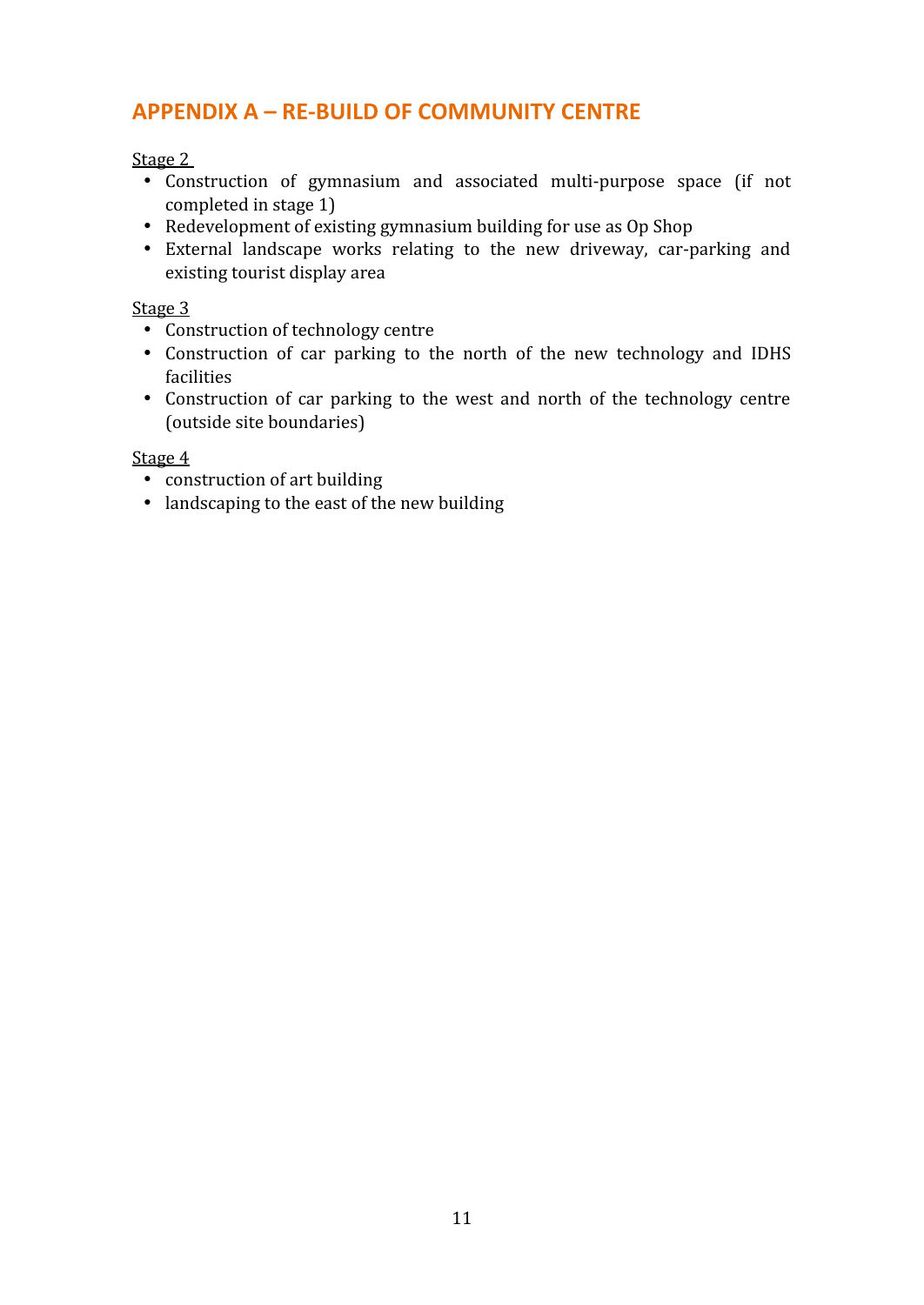#### **APPENDIX B – ACTION PLAN**

## **WEDDERBURN COMMUNITY HOUSE STRATEGIC PLAN JULY 2018 – JUNE 2023 ACTION PLAN**

| Item | Objective                                                                                                           | Goals                                                                 | <b>Action</b>                                                                                                                                           | <b>Start date</b> | <b>End date</b> | <b>Action by</b>           | <b>Comment/Progress</b> |
|------|---------------------------------------------------------------------------------------------------------------------|-----------------------------------------------------------------------|---------------------------------------------------------------------------------------------------------------------------------------------------------|-------------------|-----------------|----------------------------|-------------------------|
|      | Increase general membership<br>of the Wedderburn<br>Community House.                                                | Increased membership annually by $10 \, A$ .<br>members               | Visible presence at<br>relevant events to<br>promote membership                                                                                         | 1/12/2018         | 1/12/2023       | Coordinator                |                         |
|      |                                                                                                                     |                                                                       | Course and gymnasium<br>discounts for members                                                                                                           | Ongoing           | ongoing         | Coordinator                |                         |
| 3    | Provide education/training<br>relevant to community needs<br>for Accredited/Pre-Accredited<br>(vocational) courses. | Community needs for training are<br>identified                        | Annually through digital<br>platforms and WCH<br>newsletter seek from the<br>community what courses<br>WCH need to run to meet<br>the communities needs | 1/12/2018         | 1/12/2023       | Ed officer                 |                         |
|      |                                                                                                                     | Scope of delivery is expanded to<br>meet community needs for training | Subject to information<br>provided from the<br>community                                                                                                | ongoing           | ongoing         | Ed. officer                |                         |
|      |                                                                                                                     | Trainer qualifications meet<br>community/course expectations          | Subject to information<br>provided from the<br>community                                                                                                | ongoing           | ongoing         | Ed. Officer                |                         |
| 6    | Increase student participation<br>in Accredited/Pre-Accredited<br>(vocational) training courses                     | Increased student participation by<br>10 students annually            | A. Advertise across the<br>region to increase<br>participation from<br>other communities                                                                | 1/12/2018         | 1/12/2023       | Coordinator/Ed.<br>Officer |                         |
|      |                                                                                                                     |                                                                       | Offer courses both in<br>В.<br>Wedderburn and in<br>surrounding<br>communities. Ie:<br>Korong vale                                                      | 1/12/2018         | 1/12/2023       | Coordinator/Ed.<br>Officer |                         |
| 8    | Raise the profile of the<br>Wedderburn Community<br>House both with the private                                     | Presentation to Loddon Shire<br>Council as required                   | Conduct presentations to<br>Loddon Shire Council                                                                                                        | 1/12/2018         | 1/12/2023       | Coordinator and<br>Board   |                         |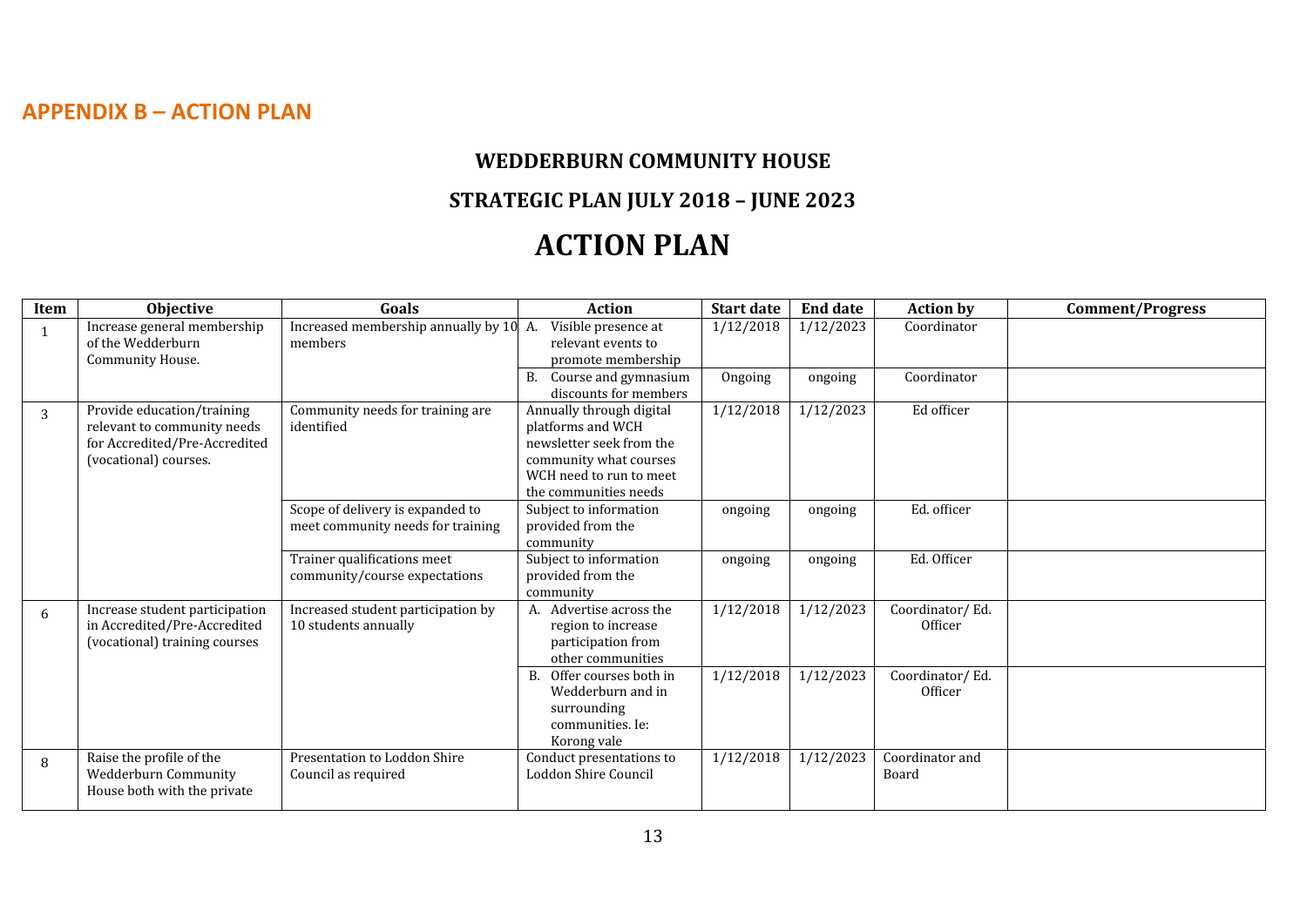| Item | Objective             | Goals                                                                                          | <b>Action</b>                                                                                                                    | <b>Start date</b> | <b>End date</b> | <b>Action by</b>           | <b>Comment/Progress</b> |
|------|-----------------------|------------------------------------------------------------------------------------------------|----------------------------------------------------------------------------------------------------------------------------------|-------------------|-----------------|----------------------------|-------------------------|
|      | and commercial sector |                                                                                                |                                                                                                                                  |                   |                 |                            |                         |
|      |                       | Ensure the Wedderburn Community<br>House remains relevant to<br>community needs                | Review House activities<br>A.<br>via facebook surveys<br>annually                                                                | 1/12/2018         | 1/12/2023       | Coordinator                |                         |
|      |                       |                                                                                                | Advertise through<br><b>B.</b><br>newsletters monthly                                                                            | 1/12/2018         | 1/12/2023       | Coordinator                |                         |
|      |                       |                                                                                                | Use feedback from<br>C.<br>courses to monitor<br>suitability of courses                                                          | 1/12/2018         | 1/12/2023       | Coordinator/Ed.<br>Officer |                         |
|      |                       | Increase awareness of what<br>Wedderburn Community House<br>provides across digital platforms. | Increase Wedderburn<br>Community House activity<br>with the website, on<br>Facebook.<br>Measure engagement                       | 1/12/2018         | 1/12/2023       | Coordinator                | Continual               |
|      |                       |                                                                                                | quarterly with Wedderburn<br>Community House website<br>through google analytics                                                 |                   |                 |                            |                         |
|      |                       |                                                                                                | Measure "Followers"<br>quarterly of Facebook and<br>Instagram                                                                    |                   |                 |                            |                         |
|      |                       |                                                                                                | Have regular stories in<br>Scoop and local<br>newspapers regarding<br>events and services at WCH.                                |                   |                 |                            |                         |
|      |                       | Annually conduct events which<br>involves community, organisations<br>and business             | Organise events that go<br>across all sectors of the<br>community. Example<br>Open evening finger food<br>tea, Christmas on High | 1/12/2018         | 1/12/2023       | Coordinator                |                         |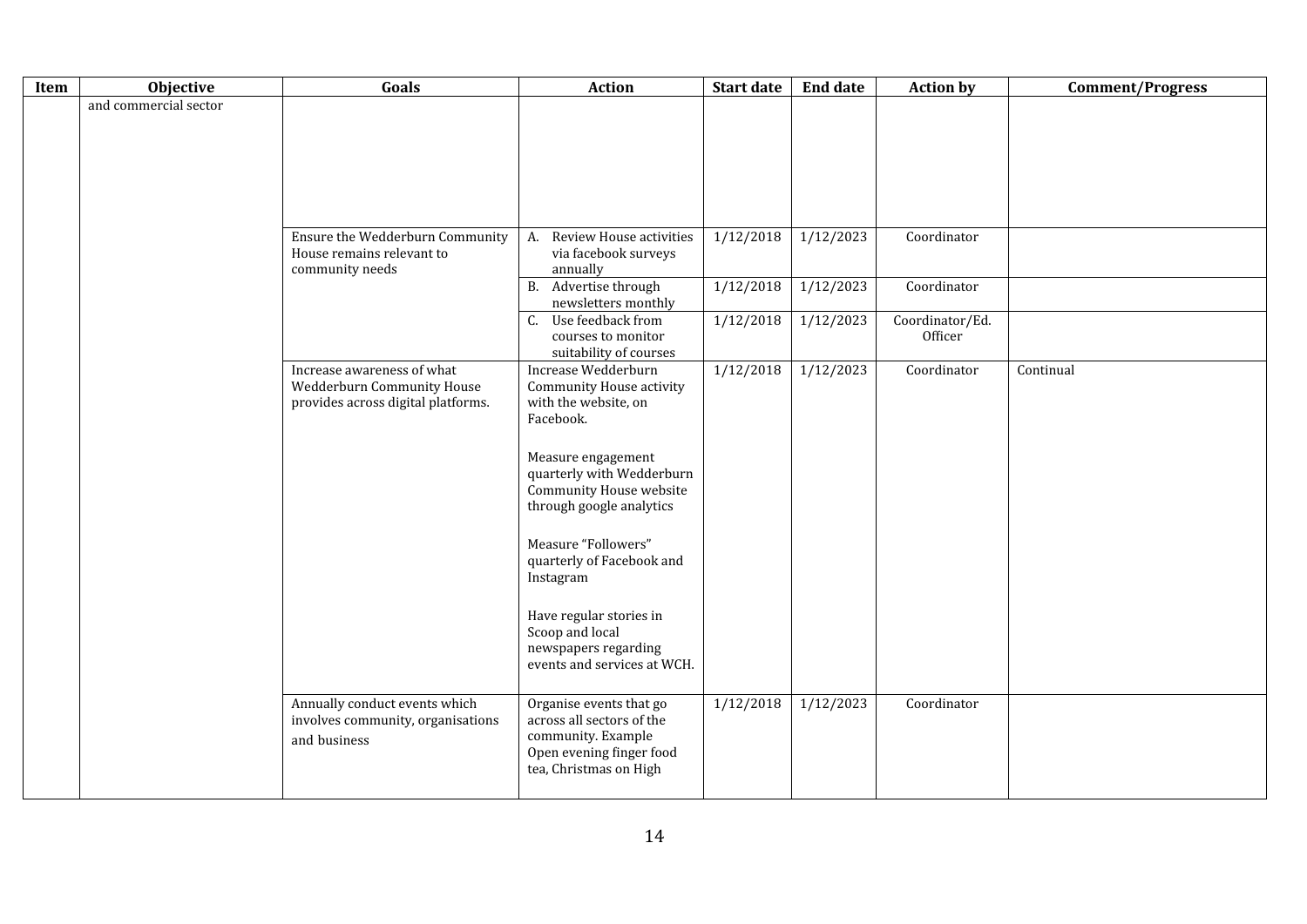| Item | <b>Objective</b>                                                                                               | Goals                                                                                                                               | <b>Action</b>                                                                                                                                                                                                                                                                                                                                       | <b>Start date</b> | <b>End date</b> | <b>Action by</b> | <b>Comment/Progress</b>                        |
|------|----------------------------------------------------------------------------------------------------------------|-------------------------------------------------------------------------------------------------------------------------------------|-----------------------------------------------------------------------------------------------------------------------------------------------------------------------------------------------------------------------------------------------------------------------------------------------------------------------------------------------------|-------------------|-----------------|------------------|------------------------------------------------|
| 14   | Provide lifestyle activities                                                                                   | The introduction of lifestyle<br>activities that go across multiple age<br>brackets                                                 | Engage with youth to find<br>out what activities are<br>required to meet their<br>needs<br>Revisit the activities that<br>are listed from the strategic<br>plan workshop making sure<br>still meet the community's<br>needs.                                                                                                                        | 1/12/2018         | 1/12/2023       | Coordinator      | Each new activity may be offered many<br>times |
|      |                                                                                                                |                                                                                                                                     | Organise lifestyle activities<br>that are relevant to the<br>community at the time<br>example yoga, cooking,<br>writing/reading group,<br>basic car maintenance and<br>trivia night                                                                                                                                                                 |                   |                 |                  |                                                |
| 15   | Develop new, and nurture<br>existing, partnerships with                                                        | Meetings with existing partners,<br>quarterly                                                                                       | Meeting with existing<br>partners                                                                                                                                                                                                                                                                                                                   | 1/12/2018         | 1/12/2023       | Coordinator      |                                                |
|      | organisations and businesses<br>to assist in the operation of the<br>Wedderburn Community<br>House             | Review annually what services,<br>activities and courses WCH is<br>providing, sourcing opportunity to<br>establish new partnerships | Develop new partnerships<br>that are in line with what<br>WCH is providing at the<br>time<br>Join partnerships with<br>relevant stakeholders to<br>develop a Welcome Kit for<br>new residents to<br>Wedderburn and surrounds<br>Partner with organisations<br>to develop a comprehensive<br>resource of services in the<br>region to assist people. | 1/12/2018         | 1/12/2023       | Coordinator      |                                                |
| 17   | Secure sustainable funding to<br>ensure the Wedderburn<br><b>Community House remains</b><br>financially viable | Internal income stream increased<br>annually                                                                                        | A. Increase counter<br>produce sales & look<br>into developing online<br>sales                                                                                                                                                                                                                                                                      | 1/12/2018         | 1/12/2023       | Coordinator      |                                                |
|      |                                                                                                                |                                                                                                                                     | B. Increase marketing and<br>promotions of the Op<br>Shop via social media to                                                                                                                                                                                                                                                                       | ongoing           | ongoing         | Coordinator      |                                                |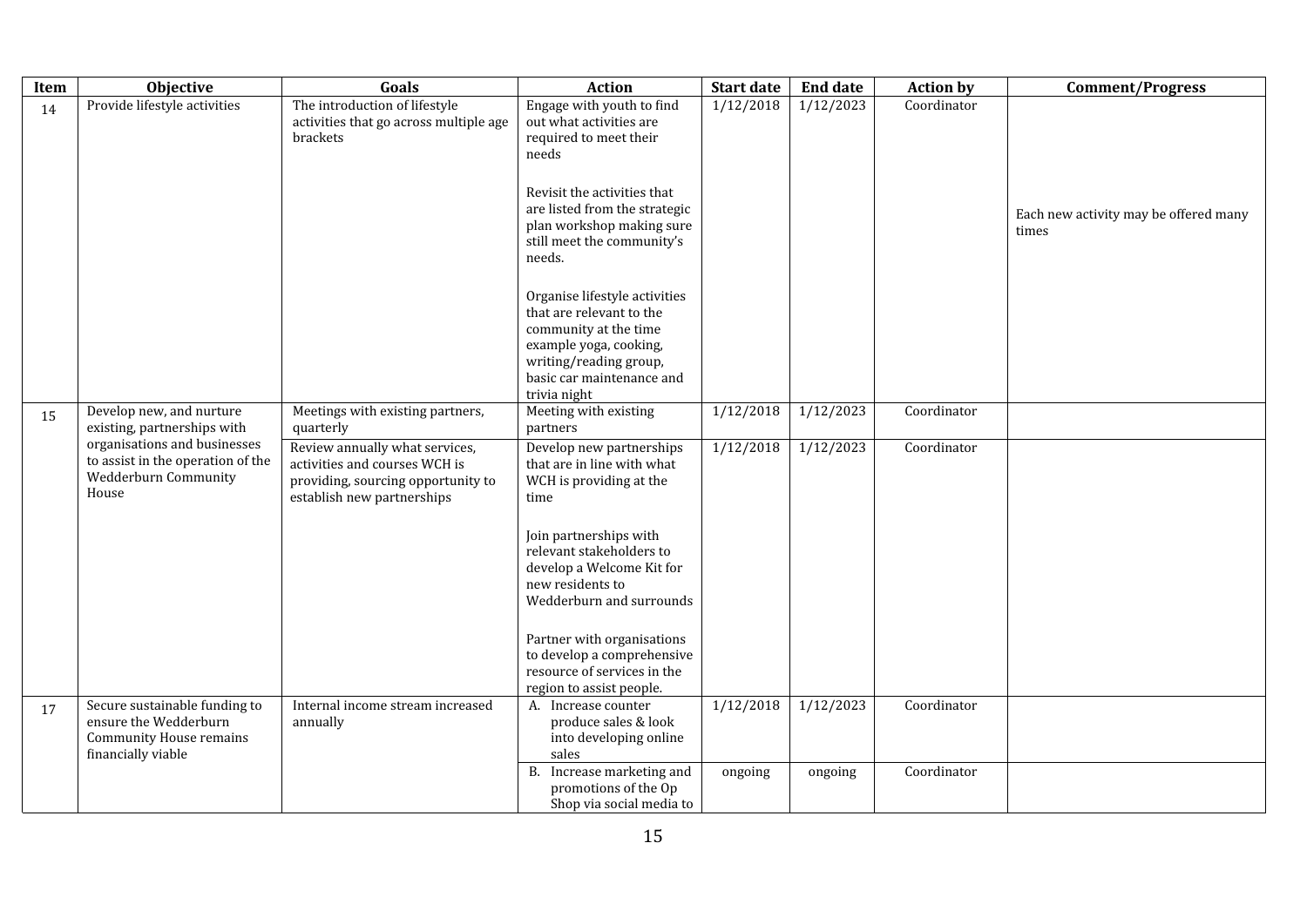| Item | Objective                                                                                      | Goals                                                                                                            | <b>Action</b>                                                                                                                                                   | <b>Start date</b> | <b>End date</b> | <b>Action by</b>  | <b>Comment/Progress</b> |
|------|------------------------------------------------------------------------------------------------|------------------------------------------------------------------------------------------------------------------|-----------------------------------------------------------------------------------------------------------------------------------------------------------------|-------------------|-----------------|-------------------|-------------------------|
|      |                                                                                                |                                                                                                                  | increase counter sales<br>Raise the profile of the<br>C.<br>community lunches<br>promoting to the<br>general community<br>example Loddon Shire<br>Council staff | 1/12/2018         | 1/12/2023       | Coordinator       |                         |
|      |                                                                                                |                                                                                                                  | D. Develop a Pop Up<br>Café/Restaurant with<br>sales going to WCH<br>E. Look into developing a                                                                  | 1/12/2018         | 1/12/2023       | Coordinator       |                         |
|      |                                                                                                |                                                                                                                  | catering business based<br>in our kitchen                                                                                                                       |                   |                 |                   |                         |
|      |                                                                                                |                                                                                                                  | Increase membership<br>F.                                                                                                                                       | 1/12/2018         | 1/12/2023       | Coordinator       |                         |
|      |                                                                                                |                                                                                                                  | G. Increase student<br>participation in<br>vocational and lifestyle<br>courses                                                                                  | 1/12/2018         | 1/12/2023       | Coordinator       |                         |
|      |                                                                                                | Alternate government funding<br>streams identified and utilised                                                  | Research and identify<br>funding streams                                                                                                                        | 1/12/2018         | 1/12/2023       | Coordinator       |                         |
| 24   | Delivery of Wedderburn<br><b>Community House Community</b><br>Enterprise or Pop Up Shops       | Wedderburn Community House to<br>be the leader of community<br>enterprise and Pop Up Shops                       | Establishment of<br>Wedderburn Hair and<br>Beauty salon                                                                                                         | 1/12/2018         | 1/12/2023       | Coordinator       |                         |
|      |                                                                                                |                                                                                                                  | Pop Up Shop - international<br>food                                                                                                                             |                   |                 |                   |                         |
| 25   | Advocate to other service<br>providers on behalf of the<br>community                           | Advocate to relevant services<br>providers                                                                       | Pass on feedback to other<br>service provides from the<br>community that is out of<br>WCH control example IDHS<br>or Loddon Shire Council                       | 1/12/2018         | 1/12/2023       | Coordinator       |                         |
| 26   | Advocate for stages 2, 3 and 4<br>of the Master Plan for the<br>Wedderburn Community<br>Centre | All meetings of the Wedderburn<br>Community Centre relating to the<br>completion of the new building<br>attended | Actively participate on the<br>Wedderburn Community<br>Centre Committee of<br>Management to ensure<br>progress is maintained                                    | 1/12/2018         | 1/12/2023       | Coordinator/Board |                         |